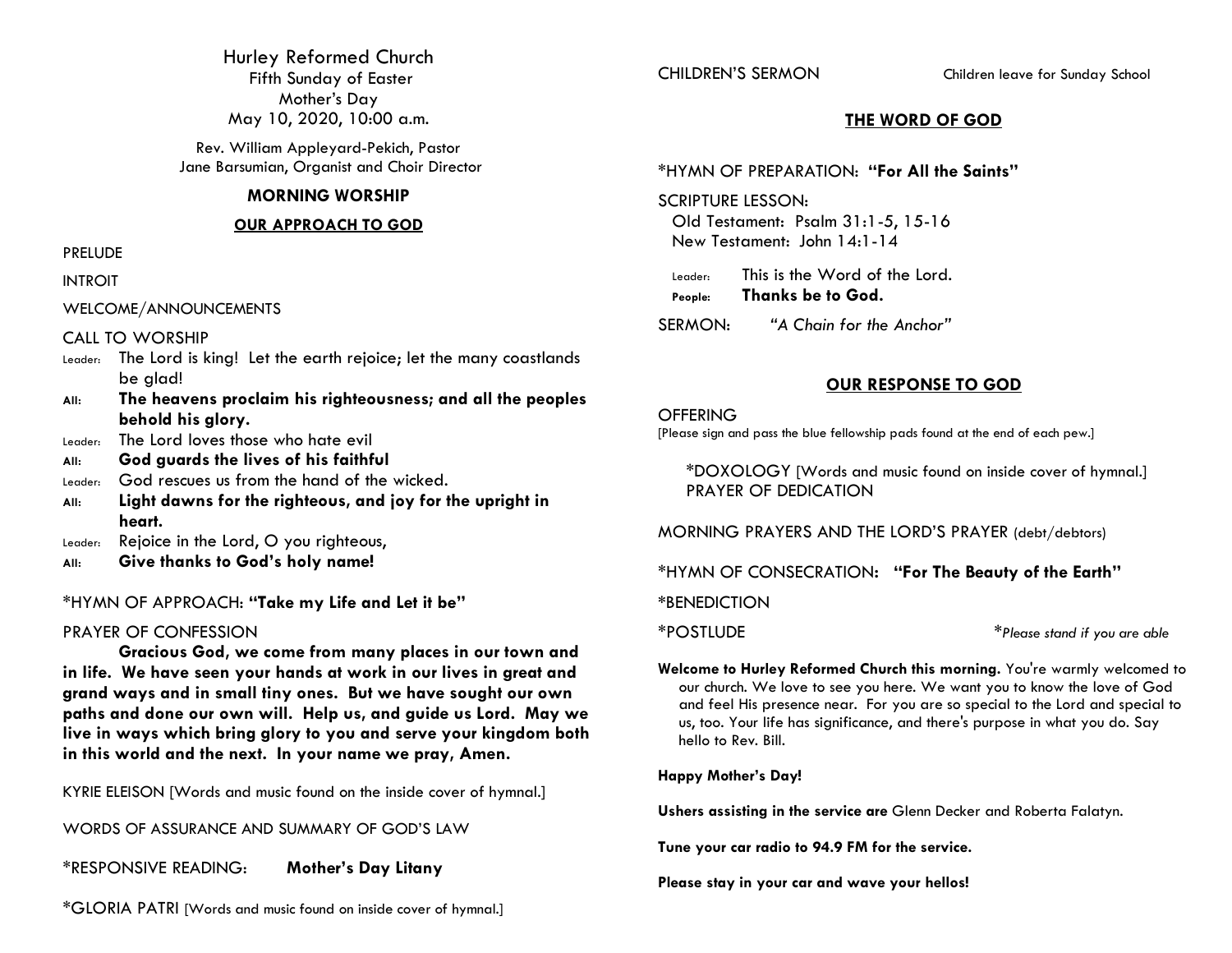#### **Reach out to those who need your support in their day to day needs:**

Gene Groelle is in a rehab; Jim and Sheila Craven are home; Jerry Wyncoop is home; Alice Presti is at Thompson House; Bev Roosa is at the Terraces at Brookmeade; MaryLou Vogt is in Hudson Valley Senior Residence; Shirley Ruth is in Mountain Valley Manor; Friedel Borst, and Fred Horvers at TenBroeck; Lori Pinkham in Wingate at Ulster; Anthony DiPietro (son of MaryAnn DiPietro), Marie Dressel; Philip Greer.

**Bulletin Announcements on line:** Check out the announcements from this week's bulletin on the church's website! Go to the church's website. HurleyReformedChurch.org. Click on calendars under website navigation (on left side of page). They are listed in reverse date order (most recent first). **Audio recordings** of the weekly sermon are available on our website, HurleyReformedChurch.org and on CDs which are on the table in the narthex

### **Hurley Reformed Church** 11 Main Street, PO Box 328, Hurley NY 12443

845-331-4121 www.HurleyReformedChurch.org

### **Staff**

Rev. William Appleyard-Pekich Dorothy Draper, Church Secretary pastor@HurleyReformedChurch.org admin@HurleyReformedChurch.org

Organist/Choir Director – Jane Barsumian, M.Ed. Treasurer – Arlene Cotich

#### **Consistory 2020**

**Elders Deacons** Douglas Constant, *Senior Elder*, *Classis Delegate* Linda Clarke-Dido, *Worship* Glenn Decker, *Finance* Christopher Decker, *Information Technology* Sandra Emrich, *Program & Activities* Roberta Falatyn, *Women's Ministries* Sandra Gregory, *Columbarium Liaison* and a second proposed Russell Glass Kathleen Jansen, *Missions* David Kent, *Youth Ministries* James Pirro, *Property & Maintenance* Lisa Longto, *Clerk*

Rev. Charles E. Stickley, *Pastor Emeritus*

**Stickley Gardens Columbarium . . .** A sacred place of beauty and contemplation. (*Located on the south lawn of the church.)* 

The lone candle on the chancel is our Peace Candle. It represents this church's support for the men and women in military service, and our prayer that one day we will live in a world where their sacrifice is no longer needed.



# Hurley Reformed Church Hurley, New York

# The Rev. William Appleyard-Pekich Minister of Word and Sacrament

### *Welcome*

*May the doors of this church be wide enough to receive all who need human love and fellowship, and a Father's care; and narrow enough to shut out all envy and hate.*

*Enter to Worship Depart to Serve*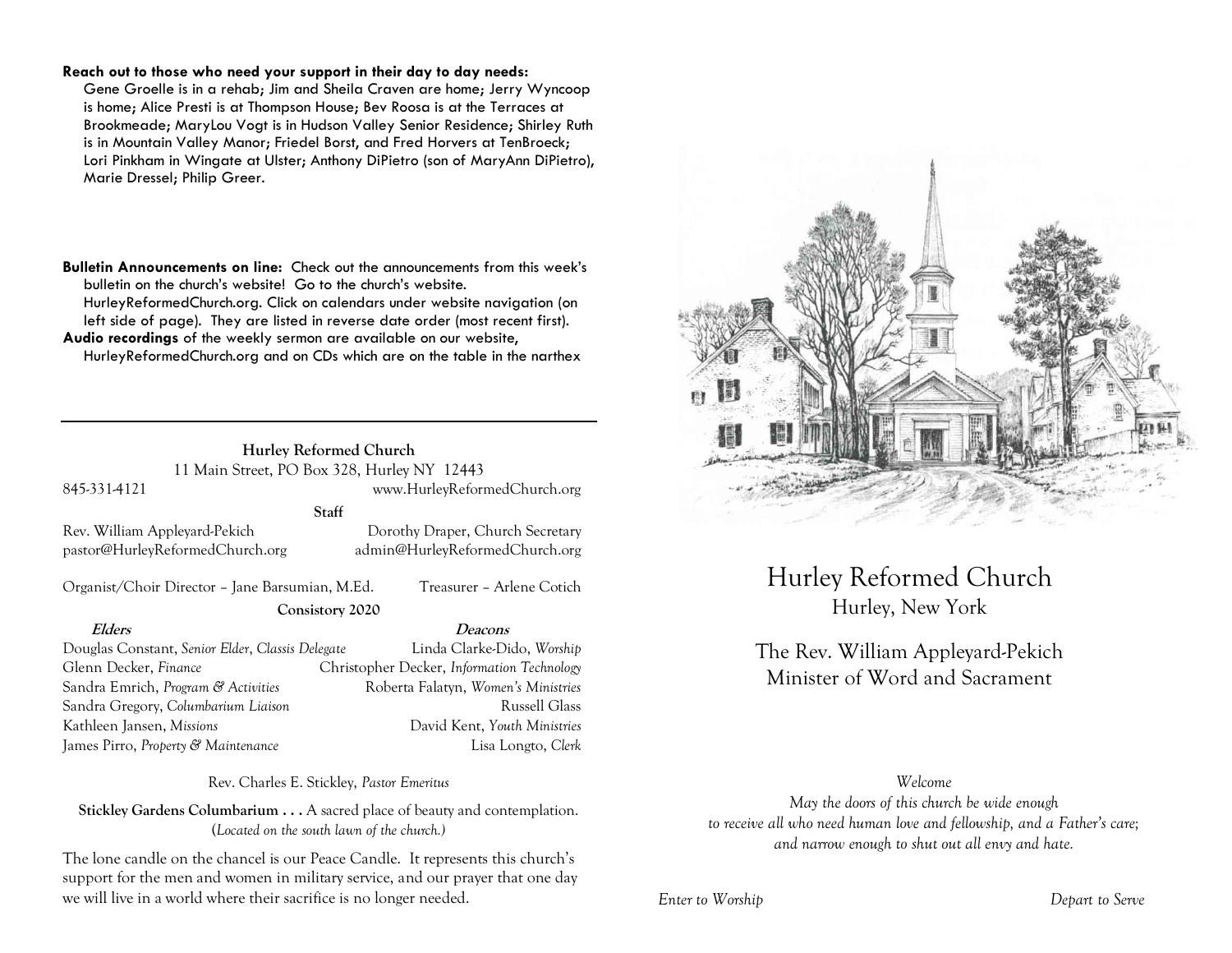### Litany for Mother's Day

Lord, on this day set aside to honor and remember mothers, we give you thanks for our mothers. We are grateful that you chose to give us life through them, and that they received the gift of life from your hands, and gave it to us. Thank you for the sacrifices they made in carrying us and giving us birth.

We thank you for the women who raised us, who were our mothers in childhood. Whether birth mom, adopted mom, older sister, aunt, grandmother, stepmother or someone else, we thank you for those women who held us and fed us, who cared for us and kissed away our pain. We pray that our lives may reflect the love they showed us, and that they would be pleased to be called our moms.

We pray for older moms whose children are grown. **Grant them joy and satisfaction for a job well done.**

We pray for new moms experiencing changes they could not predict. **Grant them rest and peace as they trust you for the future.** We pray for pregnant women who will soon be moms. **Grant them patience and good counsel in the coming months.**  We pray for moms who face the demands of single parenthood. **Grant them strength and wisdom.** We pray for moms who enjoy financial abundance. **Grant them time to share with their families.** We pray for moms who are raising their children in poverty. **Grant them relief and justice.** We pray for step-moms. **Grant them patience and understanding and love.** We pray for moms who are separated from their children. **Grant them faith and hope.** We pray for moms in marriages that are in crisis. **Grant them support and insight.** We pray for moms who have lost children. **Grant them comfort in the resurrection of Jesus Christ.** We pray for moms who gave up their children for adoption. **Grant them peace and confidence as they trust in your providence.** We pray for adoptive mothers. **Grant them joy and gratitude for the gift you have provided.** We pray for girls and women who think about being moms.

### **Grant them wisdom and discernment.**

We pray for women who desperately want, or wanted, to be moms.

**Grant them grace to accept your timing and will.**

We pray for all women who have assumed the mother's role in a child's life. **Grant them joy and the appreciation of others.**

We pray for those people present who are grieving the loss of their mother. **Grant them comfort and hope in Christ's resurrection.**

Lord, we thank you for the gift of motherhood. We thank you for the many examples of faithful mothers in scripture, like Sarah, Hannah, Elizabeth, and Lois. We are mindful this day of all these women, and especially Mary the mother of our Lord Jesus Christ, who had the courage in faith to say "yes" to your calling. May these women gathered here today emulate these examples of faith. And may they model for all the rest of us what it means to be your disciple. Bless them on this special day; in the name of Jesus Christ. **Amen**.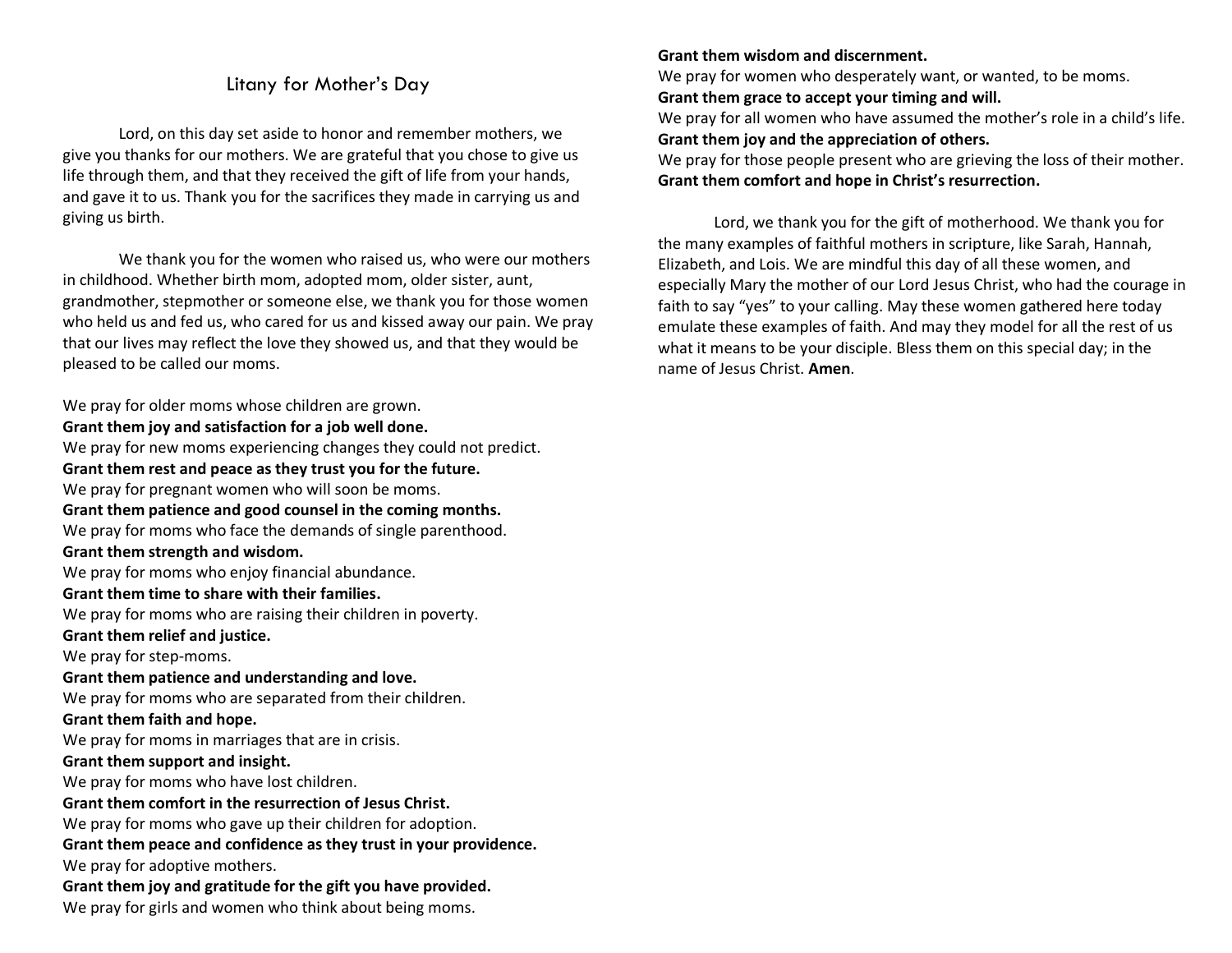# **Take my life and let it be**

- 1. Take my life and let it be Consecrated, Lord, to Thee. \*Take my moments and my days – Let them flow in ceaseless praise, Let them flow is ceaseless praise.
- 2. Take my hands and let them move At the impulse of Thy love. Take my feet and let them be Swift and beautiful for Thee, Swift and beautiful for Thee.
- 3. Take my voice and let me sing Always, only for my King. Take my lips and let them be Filled with messages from Thee, Filled with messages from Thee.
- 4. Take my silver and my gold Not a mite would I withhold. Take my intellect and use Every pow'r as Thou shalt choose, Every pow'r as Thou shalt choose.
- 5. Take my will and make it Thine It shall be no longer mine. Take my heart, it is Thine own; It shall be Thy royal throne, It shall be Thy royal throne.
- 6. Take my love, my Lord, I pour At Thy feet its treasure store. Take myself – and I will be Ever, only, all for Thee Ever, only, all for Thee.

## **For All the Saints**

- 1. For all the saints, who from their labors rest, Who Thee by faith before the world confessed, Thy name, O Jesus, be forever blest. o Refrain: Alleluia, Alleluia!
- 2. Thou wast their Rock, their Fortress, and their Might; Thou, Lord, their Captain in the well-fought fight; Thou, in the darkness drear, their one true Light.
- 3. O may Thy soldiers, faithful, true, and bold, Fight as the saints who nobly fought of old, And win with them the victor's crown of gold.
- 4. O blest communion, fellowship devine! We feebly struggle; they in glory shine. Yet all are one in Thee, for all are Thine.
- 5. But lo, there breaks a yet more glorious day: The saints triumphant rise in bright array: The king of Glory passes on His way.
- 6. From earth's wide bounds, from ocean's farthest coast, Through gates of pearl streams in the countless host, Singing to Father, Son, and Holy Ghost—